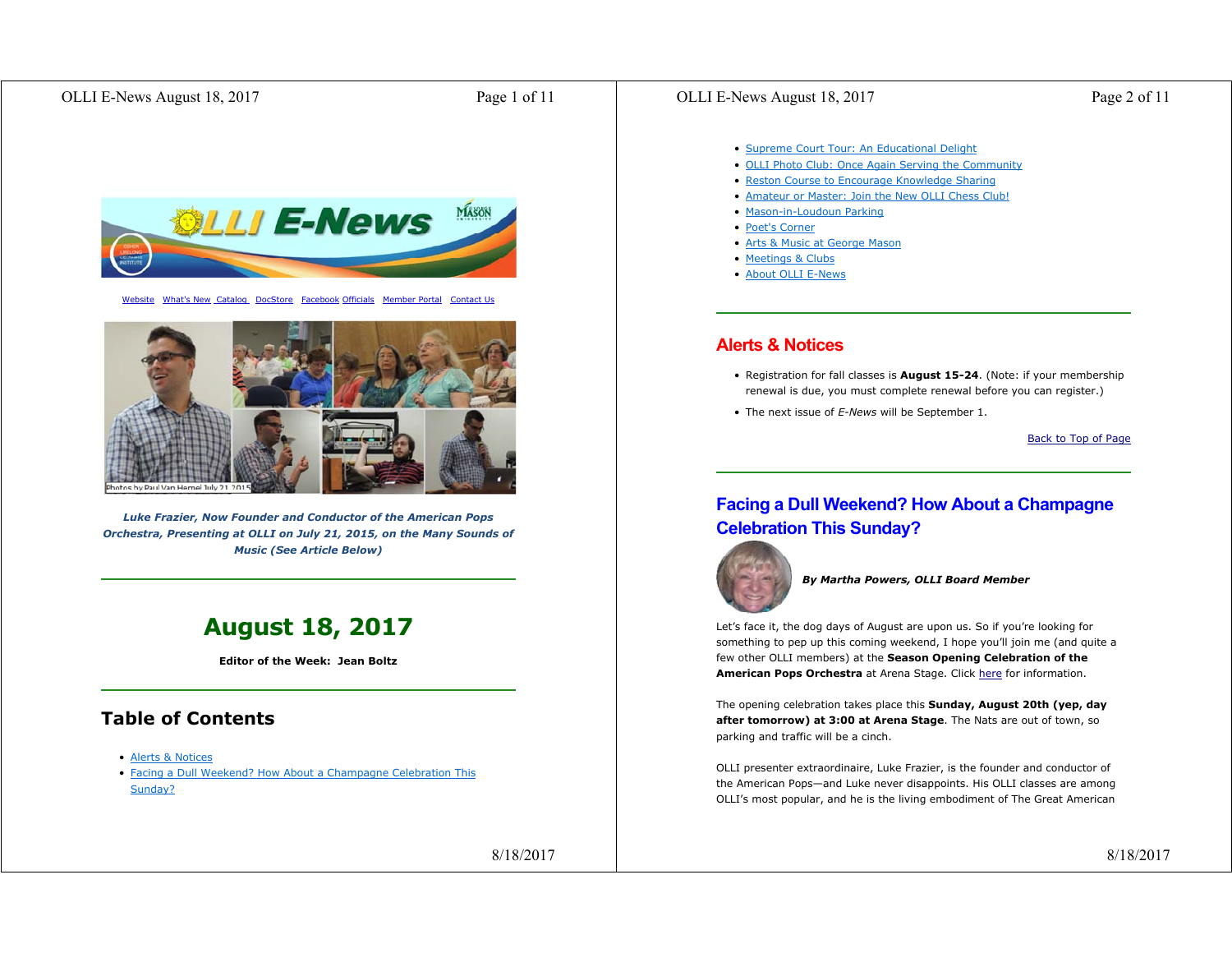## OLLI E-News August 18, 2017 Page 3 of 11

Songbook, a guy who pals around with Chita Rivera and Michael Feinstein, no less.

This celebration features **Marilyn Maye, whom Ella Fitzgerald described as one of the greatest singers** of all time. See for yourself by giving a click on this video. It's not every day that a new orchestra pops up in our area, let alone one that features top-notch performers like Marilyn Maye. And *unlike most DC musical gala events, this one is quite affordable.* Grab this chance to get one of the last tickets (click here), and join us for a delightful afternoon!

Back to Top of Page

# **Supreme Court Tour: An Educational Delight**



*By John Nash, E-News Writer* 



Over the last few years, OLLI has featured a bus trip to the Supreme Court. I finally got on the July 21 trip, and I'm here to tell you it is fantastic!

Led by Ben Gold, an OLLI member who has been a docent at the Court for more than 14 years, almost 50 OLLI members were guided through the magnificent Supreme Court building, built in 1935 at a cost of just under \$10 million. "The construction of the building includes marble from Georgia, Maine, and Italy and is one of the few government contracts that came in

under budget, returning about \$10,000 to the U.S. Treasury," Ben said.

The tour included 30 minutes in the actual Court room where the nine justices sit and hear cases. With his wonderful knowledge of the institution's history and traditions, Ben explained the complexities of the Court. The purpose of the Supreme Court is to interpret the Constitution and to ensure the laws of the land comply. The Court receives more than 9,000 petitions each year, of which about 80 cases are selected to be heard. The majority of the cases are decided

8/18/2017

## OLLI E-News August 18, 2017 Page 4 of 11

unanimously; about 20 percent result in split opinions.

Ben also pointed out there is space where the public can be present as the judges hear one or two cases three days a week when the Court is in session.

"Sometimes," he pointed out, "if there is a very popular case, people will be lining up at 6 am, or even the day before, for the limited public tickets."

"I have lived here for almost 30 years and have never been to the Supreme Court," said one OLLI member. "I'd definitely recommend this tour to anyone who has not been there."



*(Photos by John Nash)*

Back to Top of Page

# **OLLI Photo Club: Once Again Serving the Community**



*By Alice Slayton Clark, Communications and Program Associate*

The OLLI Photography Club is back at it: generously volunteering services for another great cause. Last year, members of the club provided a "photo call" for Mason students in the College of Visual and Performing Arts and the School of Theater. They took pictures over several months of performances and helped individual students build performance portfolios.

According to Molly Elston, production manager and practicum coordinator for the School of Theater, the Photography Club photos are "wonderful" and of great use to the university. The departments are posting the photos on their websites and other media to better showcase Mason productions to the public.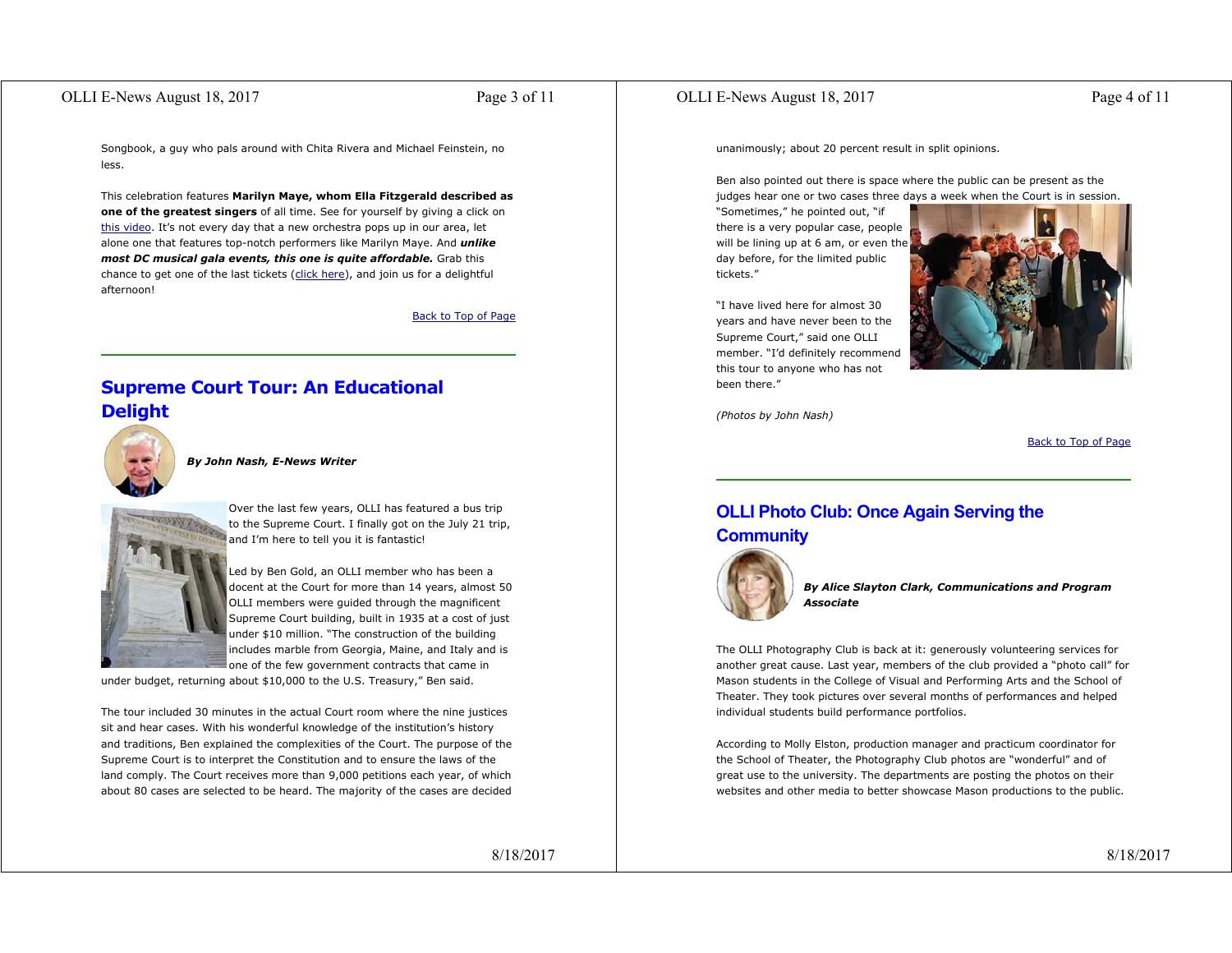## OLLI E-News August 18, 2017 Page 5 of 11

Photo Club shots are also featured on the Mason Players' Facebook page, and students are using their headshots for stage bills and social media.

Molly described the Photo Club members who participated in the project (George Bradshaw, Dan Feighery, Bob Kelberg, John Nash, Bob Baker, Ed Marion, and Tom Simpson) as not only generous and talented, but "an absolutely charming bunch," so much so that she plans to partner with them again during the 2017-18 school year.

This effort is the latest in a series of community service projects the Photo Club has undertaken. The club took photos this spring for Fairfax County's 275th anniversary "Then and Now" exhibit of local historic locations. That display is currently featured in the Workhouse Arts Center in Lorton. The club also recently photographed several local Underground Railroad sites as part of the Fairfax Fall for the Book event featuring Colson Whitehead's new fictional book *The Underground Railroad*.

To view the Photo Club's various projects, visit their website at this link.

Back to Top of Page

# **Reston Course to Encourage Knowledge Sharing**



### *By Nancy Scheeler, OLLI Member*

Do you have some special expertise or knowledge that you'd like to share with others? Dr. James Cooper, professor emeritus at George Washington University, is ready to show OLLI members the in's and out's of what he terms "non-fiction sharing."

Dr. Cooper says he was lured into this project when he listened to a "gentleman in my retired-codger group talk about bats. He enthusiastically described the benefits bats offer. He'd clearly spent a lot of time on the subject and had accumulated a lot of information." But he hadn't found an audience.

Another friend had done a case study on the possible use of solar energy for his church, visiting six other churches that had also considered its use. Only one church persisted, and the friend identified characteristics in that group that

8/18/2017

## OLLI E-News August 18, 2017 Page 6 of 11

seemed to lead to success. His findings would likely be of interest to other churches that might consider solar energy.

Dr. Cooper's goal is to encourage OLLI members to be comfortable in sharing their information and to show them ways to do it. "We'll discuss blogs, tweets, journals, and local newspapers. We'll discuss how to find information to bolster or authenticate their findings."

He hopes OLLI participants will come with a personal project in mind. It may be in any stage, but they should think it is worth sharing.

The course, titled "How To Write A Better Research Paper," will be offered in four sessions on Mondays, 11:50 to 1:15, from September 18 to October 9 at United Christian Parish Church, Reston.

Back to Top of Page

# **Amateur or Master: Join the New OLLI Chess Club!**



### *By William Lane, Chess Club Coordinator*

Do you enjoy playing chess on a real board against a live opponent? Are you up for two or three (maybe four) games a week? If so, you might want to join OLLI's new chess club, which will meet every Friday afternoon in TA-2 at Tallwood from 1:00 to 2:30. The first meeting will be on Friday, September 29. If you haven't played for a while, it's a great way to hone your skills. A wonlost record will be kept, and the more you play, the more you might be able to win.

Register now for the club via the OLLI member portal: olligmu.augusoft.net. For more information about the group, contact coordinator William Lane at 703-565-4478 or lane2125@yahoo.com.

Back to Top of Page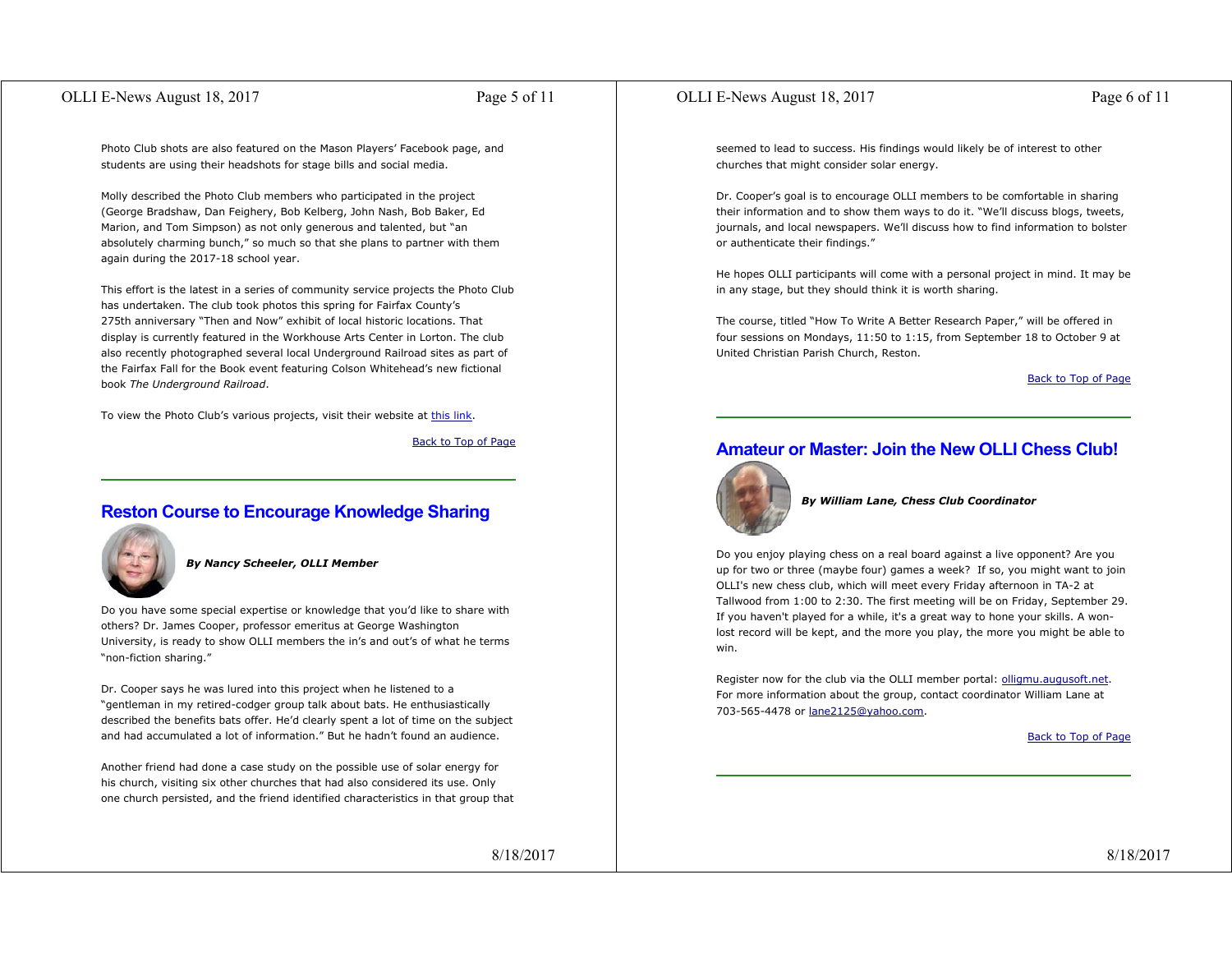## OLLI E-News August 18, 2017 Page 7 of 11

## OLLI E-News August 18, 2017 Page 8 of 11

**Mason-in-Loudoun Parking**



### *By Leigh Knox, Loudoun Site Assistant*

Everyone who is registered for a class or event at Loudoun will need a new FREE parking permit. The new parking permits will be valid for the entire academic year, September 1, 2017 **–** August 31, 2018. Permits will be available for pick-up on September 11, one week before fall term begins, between 9:00 and 3:00 at the Mason-in-Loudoun office, 21335 Signal Hill Plaza, Suite 130, Sterling, VA 20164. You may also arrive early on your first day of class and pick it up then. You are able to park temporarily in the East lot while obtaining your parking permit.

Please display the permit noticeably in your front windshield. Because George Mason shares the office building with other tenants, it is important that you park in the correct area. Please park in the East lot, which, when facing the building, is the lot on the left side of the building. In the unlikely event there are no spaces available, you may park in the yellow-striped student parking spaces. You can view a map of the parking lot at http://olli.gmu.edu/mapsdirections/#loudounparking, or on the back of your permit. Please be aware that towing is enforced.

If you have a Mason G#, but need to have your photo taken for your Mason ID card, you may get that done at the same location. Mason-in-Loudoun staff are not able to look up your G#, so please have that ready when you arrive for your ID.

#### Back to Top of Page

# **Poet's Corner**

*Courtesy of the Poetry Workshop*

**Fish-eyes**

The simple fish differences Between Flounders and Flukes are

8/18/2017

Not just (a) something flopping around, Or (b) some stroke of offhand luck. No. Both are saltwater feeders, Once settling into their bottom dwellings, Evolutionarily elected To rotate their second eye topside: Flounders to the right, Flukes to the left:

A fishy, but useful political statement.

Mike Mc Namara

Back to Top of Page

# **Arts & Music at George Mason**



**Performances, August 18 through August 28.**

### *By Shelly Gersten,* **OLLI E-News** *Staff Writer*

For tickets for either Center for the Arts (CFA) or Hylton**,** call 1-888-945-2468, buy tickets online through the event calendar (see links below), or visit the venue's box office. For more information, see the CFA ticket page or the Hylton ticket purchase page.

**At the Fairfax Campus Venues**

**No performances scheduled.**

Back to Top of Page

**Mason Student & Faculty Performances**

**No performances scheduled.**

Back to Top of Page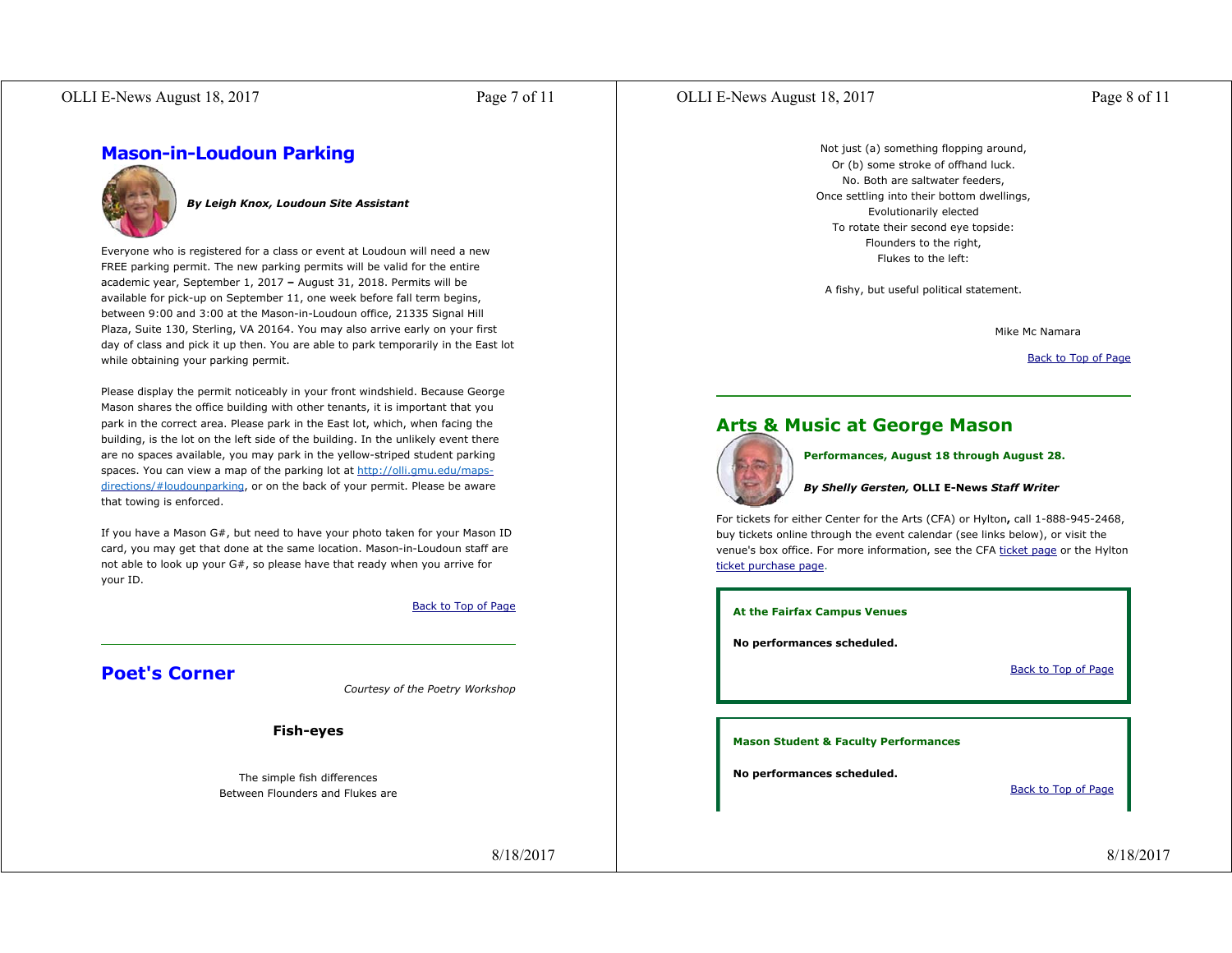## OLLI E-News August 18, 2017 Page 9 of 11

## OLLI E-News August 18, 2017 Page 10 of 11

| Mon Aug 21 | 10:00am            | Bridge Club-TA-3                       |
|------------|--------------------|----------------------------------------|
|            | l10:00am           | Mah Jongg Club-TA-2                    |
|            | l10:30am           | Mhat's in the Daily News, cont'd.-TA-1 |
| Tue Aug 22 | 9:30am             | Annex Art-Annex                        |
| Wed Aug 23 | 10:30am            | Tom Crooker Investment Forum-TA-1      |
| Fri Aug 25 | 9:15am             | Recorder Consort-TA-3                  |
|            | $9:30$ am          | Craft and Conversation-Annex           |
|            | 10:00am            | Theater Lovers Club-TA-1               |
|            | $11:00$ am         | Homer, etc.-Annex                      |
|            | 12:00pm            | Photography Club-TA-3                  |
| Sat Aug 26 | 10:30am            | Tai Chi Club-TA-3                      |
| Mon Aug 28 | 10:00am            | Bridge Club-TA-3                       |
|            | 10:30am            | What's in the Daily News, cont'd.-TA-1 |
| Tue Aug 29 | 9:30am             | Annex Art-Annex                        |
| Wed Aug 30 | 10:30am            | Tom Crooker Investment Forum–TA-1      |
| Fri Sep 1  | 9:15am             | Recorder Consort-TA-3                  |
|            | 9:30am             | Craft and Conversation-Annex           |
|            | 11:00am            | Homer, etc. -Annex                     |
|            | 1:00 <sub>pm</sub> | Dr. Who Club-TA-3                      |

Back to Top of Page

# **About** *OLLI E-News*

*OLLI E-News* was created by Rod Zumbro, who served as its editor from 2005 to 2013.

### **Editorial Staff**

Chief Editor: Paul Van Hemel Technical Editor: Irene Osterman Associate Editor: Sheri Siesseger Weekly Editor Team: Jean Boltz, John Nash, Sheri Siesseger, Leslie Vandivere, Paul Van Hemel Proofreaders: Rebecca Jann, Susan Van Hemel, Polly Johnsen, Shirley Springfloat Backup Chief Editor: Alice Slayton Clark

**Submissions.** Members are encouraged to submit letters to the editor, letters to Ms. Ollie Ettakit (on etiquette matters), OLLI-related news items, articles, and photos. Submit material to: ollienewseditor@gmail.com.

**Deadline** – 6:00 Tuesday for that week's issue (6:00 Monday for letters to the editor); early

**At the Hylton Center (Manassas Campus)**

### **Gallery Exhibit: Marti Patchell,** *Botanical Fusion*

Continues through Aug 26 The Gallery is open to the public Tue-Sat, 10:00 - 6:00, Thu, 10:00 - 8:00 and two hours before performances. For more information, visit https://cvpa.gmu.edu/gands. Buchanan Partners Art Gallery Admission: Free.

**Center for the Arts' Pied Piper Theatre:** *Annie Jr.* Fri, Aug 18, 7:00 Sat, Aug 19, 2:00 Tickets: Adults, \$10; children (12 and under), \$5.

Back to Top of Page

For further details on any of the above events, please see the CFA event calendar and the Hylton Center event calendar

Back to Top of Page

# **Meetings & Clubs**

The following list covering the next two weeks is extracted for your convenience from the master online calendar maintained by the office, with direct web links added when available. The list is accurate as of mid-week but to check any time for the latest information, please view the latest forecast of upcoming events on our website (News/OLLI Calendar). *Note: All OLLI members are welcome at, and encouraged to attend, meetings of the Board of Directors, committees and resource groups, kickoff coffees, etc. (bolded below).*

| Sat Aug 19 | 10:30am   Tai Chi Club-TA-3 |
|------------|-----------------------------|
|            | 1:00pm Computer Club-TA-1   |